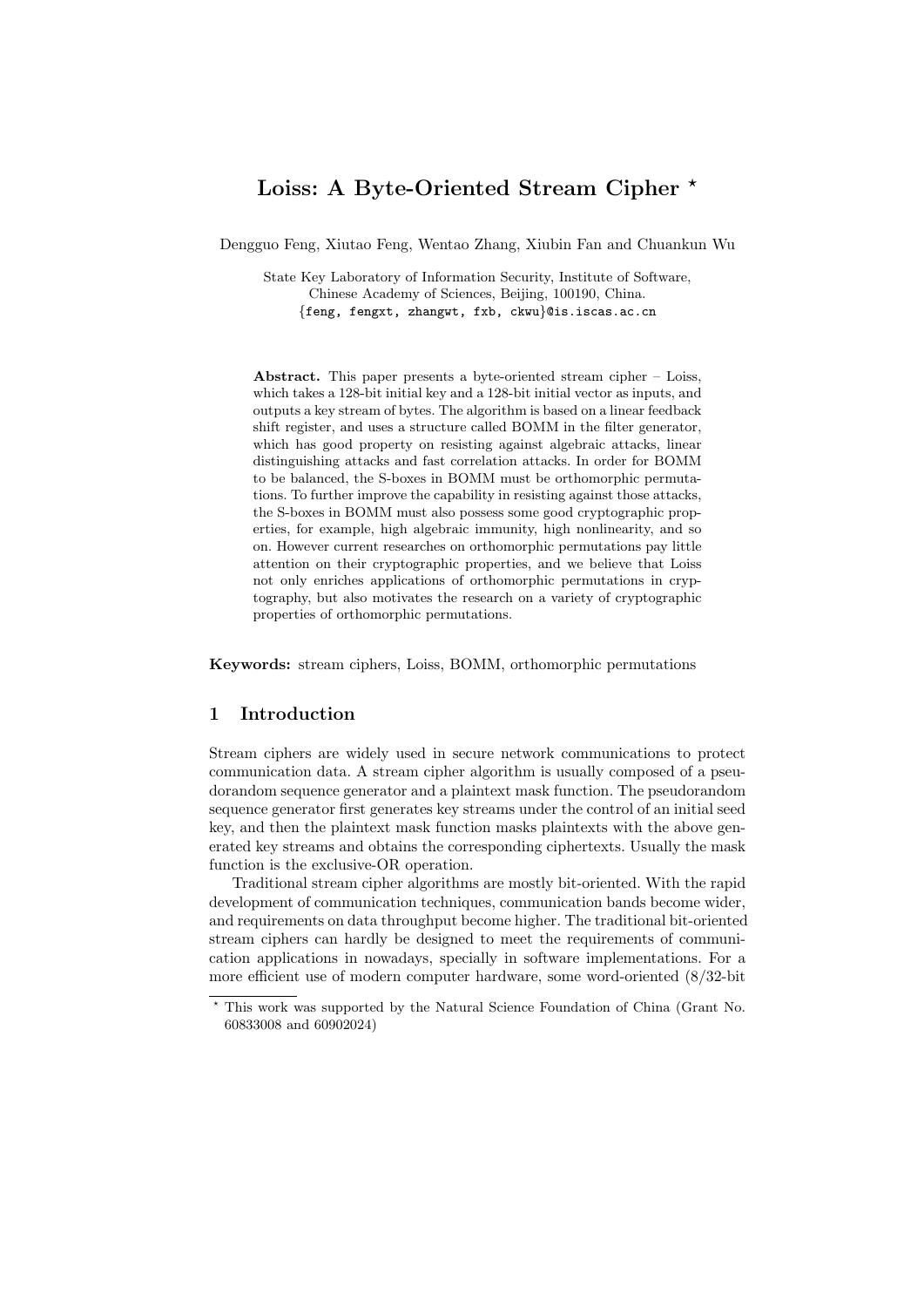word) stream ciphers have been proposed, for example, 3GPP the third generation communication encryption standard SNOW 3G [1], and many algorithms recommended by Europe eSTREAM project [2].

A common design model of stream ciphers is to use a linear feedback shift register (LFSR) together with a nonlinear filter generator. The outputs of the LFSR go to the nonlinear filter generator for further process before the final key stream is produced. In this work we present a novel byte-oriented stream cipher – Loiss, which uses the above described model, and takes a 128-bit initial key and a 128-bit initial vector as inputs, and outputs a key stream of bytes. The Loiss algorithm has an LFSR, and uses a structure called byte-oriented mixer with memories (BOMM) as a part of the nonlinear filter generator. BOMM itself contains some memory units and uses S-boxes as building blocks. The design of the BOMM component adopts the idea of the stream cipher RC4 [3], and adds the properties of confusion and accumulation. BOMM has good capability in resisting against a number of common attacks on stream ciphers, including algebraic attack, linear distinguishing attack, and fast correlation attack. In order for BOMM to be balanced in the statistical sense, the S-boxes in BOMM must be orthomorphic permutations. What's more, to further improve the capability in resisting against those attacks, the S-boxes in BOMM must also possess some good cryptographic properties, for example, high algebraic immunity, high nonlinearity, and so on. Unfortunately, little research results about these properties can be found from public literatures, and researches on orthomorphic permutations have been mainly about their construction and counting [5, 6]. In the design of Loiss, extensive computing assistance together with some fundamental theoretical analysis are used. We believe that the Loiss algorithm will not only enriches applications of orthomorphic permutations in cryptography [7, 8], but also motivate the research on cryptographic properties of orthomorphic permutations.

The rest of the paper is organized as follows: In section 2, the Loiss algorithm is described in detail, and in section 3, some basic properties of Loiss are introduced, and in-depth security analysis is given in section 4, and finally basic analysis on software and hardware implementation cost is given in section 5.

### **2 Description of Loiss**

As stated above, the Loiss algorithm is a byte-oriented stream cipher, which generates a sequence of bytes (the key stream), one byte at a time. The execution of the Loiss is under the control of a 128-bit initial key and a 128-bit initial vector.

Loiss is logically composed of three parts: LFSR, the nonlinear function *F* and BOMM, see Figure 1.

### **2.1 The LFSR**

**Underlying finite field** Let  $F_2$  be the binary field with elements 0 and 1 and  $F_2[x]$  be the polynomial ring over  $F_2$ . The field  $F_2$ <sup>8</sup> with  $2^8$  elements is defined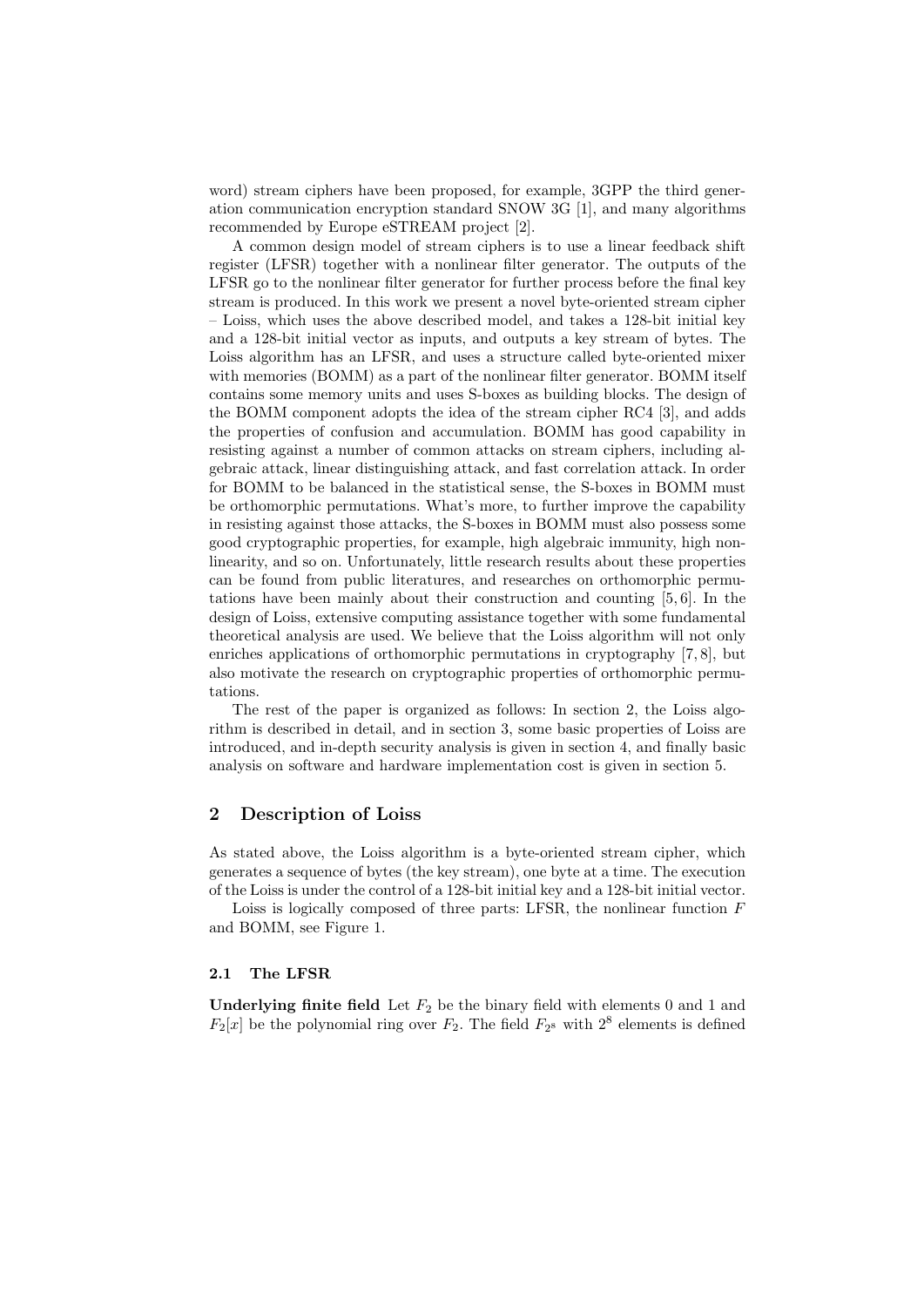

**Fig. 1.** The structure of Loiss

by a primitive polynomial  $\pi(x) = x^8 + x^7 + x^5 + x^3 + 1$  over  $F_2$  as the quotient *F*<sub>2</sub> $[x]/(\pi(x))$ . Let  $\alpha$  be a root of the polynomial  $\pi(x)$  in  $F_{2}$ <sup>s</sup>, i.e.,  $\pi(\alpha) = 0$ . Then  $1, \alpha, \alpha^2, \cdots, \alpha^7$  form a basis of  $F_{2^8}$  and any element *x* in  $F_{2^8}$  can be uniquely written as

$$
x = x_0 + x_1\alpha + \dots + x_7\alpha^7,
$$

where  $x_i \in F_2$ ,  $0 \le i \le 7$ . Further the element *x* is represented by an 8-bit string or an 8-bit integer according to the following bijection mappings from  $F_{2}$ <sup>8</sup> to the set  $\{0,1\}^8$  or  $\{0,1,2,\cdots,2^8-1\}$ :

$$
x = \sum_{i=0}^{7} x_i \alpha^i \mapsto x_7 \parallel x_6 \parallel \cdots \parallel x_0
$$

or

$$
x = \sum_{i=0}^{7} x_i \alpha^i \mapsto \sum_{i=0}^{7} x_i 2^i,
$$

where *∥* denotes the concatenation of two bit strings. In this sense any element in *F*<sup>2</sup> <sup>8</sup> can be represented by an 8-bit string or an integer between 0 and 255.

**Definition of the LFSR** The LFSR in the Loiss algorithm is defined over the field  $F_{2}$ <sup>8</sup> and and contains 32 byte registers, denote them as  $s_i$ , where  $0 \le i \le 31$ . The characteristic polynomial  $f(x)$  of LFSR is defined as below:

$$
f(x) = x^{32} + x^{29} + \alpha x^{24} + \alpha^{-1} x^{17} + x^{15} + x^{11} + \alpha x^5 + x^2 + \alpha^{-1}.
$$
 (1)

Let  $(s_0^{(t)}, s_1^{(t)}, s_2^{(t)}, \cdots, s_{31}^{(t)})$  be the state of LFSR at time  $t$  ( $t \ge 0$ ). Then the state  $(s_0^{(t+1)}, s_1^{(t+1)}, s_2^{(t+1)}, \cdots, s_{31}^{(t+1)})$  at time  $t+1$  satisfies

$$
s_{31}^{(t+1)} = s_{29}^{(t)} \oplus \alpha s_{24}^{(t)} \oplus \alpha^{-1} s_{17}^{(t)} \oplus s_{15}^{(t)} \oplus s_{11}^{(t)} \oplus \alpha s_5^{(t)} \oplus s_2^{(t)} \oplus \alpha^{-1} s_0^{(t)},
$$
  

$$
s_i^{(t+1)} = s_{i+1}^{(t)}, \quad i = 0, 1, 2, \cdots, 30.
$$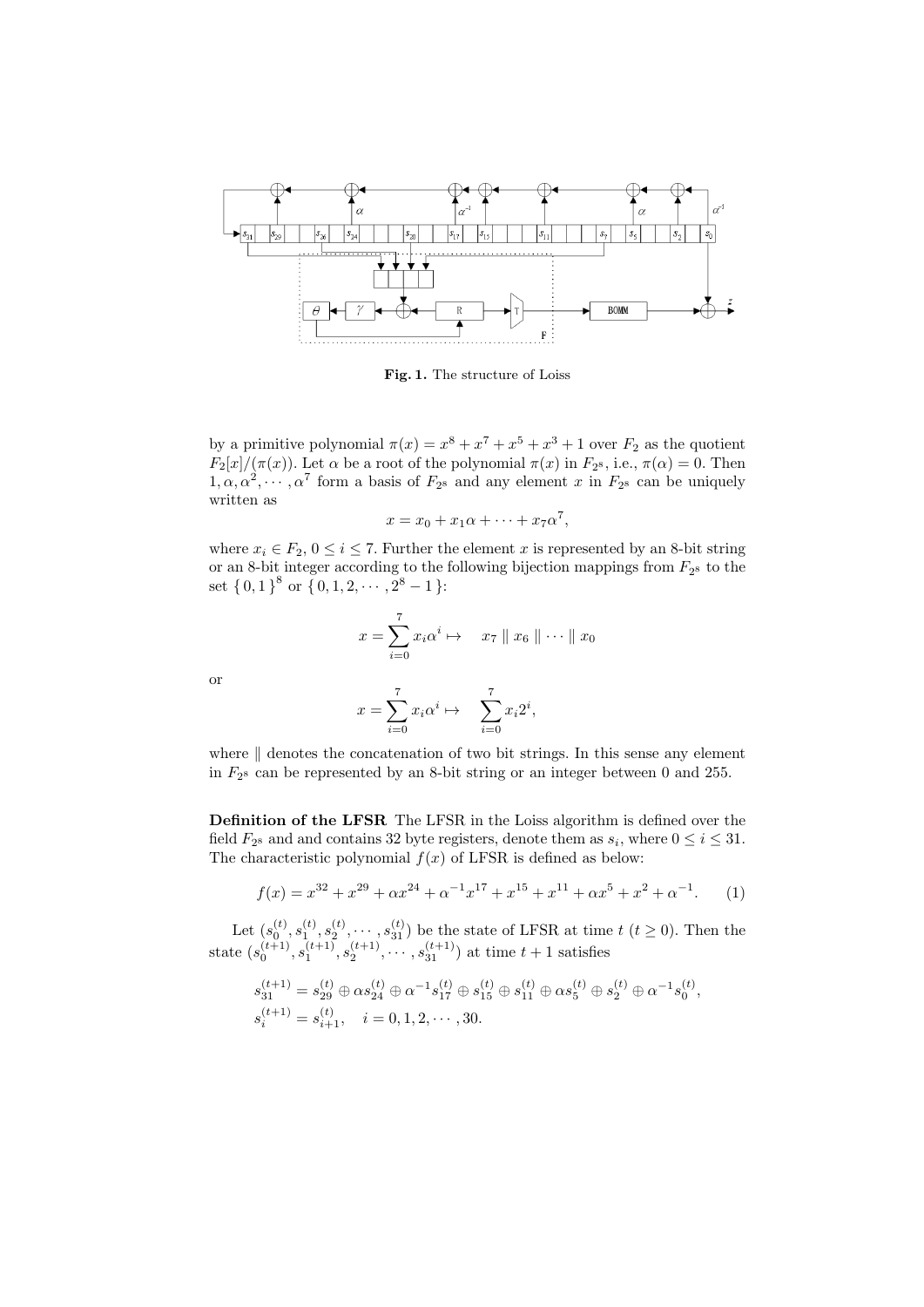#### **2.2 The nonlinear function** *F*

The nonlinear function  $F$  (the dotted rectangle in figure 1) is a compressing function from 32 bits to 8 bits, which contains a 32-bit memory unit *R*. The function *F* takes the values of the registers  $s_{31}, s_{26}, s_{20}, s_7$  of LFSR as inputs, and outputs a byte *w*, see Figure 2.



**Fig. 2.** The nonlinear function *F*

Let  $s_{31}^{(t)}$ ,  $s_{26}^{(t)}$ ,  $s_{20}^{(t)}$  and  $s_7^{(t)}$  be the values of the registers  $s_{31}$ ,  $s_{26}$ ,  $s_{20}$  and  $s_7$ respectively at time *t*, and *w* be the output of *F*. Denote by  $R^{(t)}$  and  $R^{(t+1)}$  the values of the memory unit  $R$  at time  $t$  and  $t + 1$  respectively. Then we have

$$
w = T(R^{(t)}),
$$
  
\n
$$
X = s_{31}^{(t)} \| s_{26}^{(t)} \| s_{20}^{(t)} \| s_7^{(t)},
$$
  
\n
$$
R^{(t+1)} = \theta(\gamma(X \oplus R^{(t)})),
$$

where  $T(\cdot)$  is a truncation function which truncates the leftmost 8 bits from  $R^{(t)}$ as output;  $\gamma$  is obtained by paralleling 4 S-boxes  $S_1$  of size  $8 \times 8$ , that is,

$$
\gamma(x_1 \parallel x_2 \parallel x_3 \parallel x_4) = S_1(x_1) \parallel S_1(x_2) \parallel S_1(x_3) \parallel S_1(x_4),
$$

where  $x_i$  is a byte,  $0 \le i \le 3$  and  $S_1$  is defined in Table 4 (see appendix A);  $\theta$  is a linear transformation on 32-bit strings, and is the same as the one used in the block cipher SMS4 [8], which is defined as

$$
\theta(x) = x \oplus (x \lll 2) \oplus (x \lll 10) \oplus (x \lll 18) \oplus (x \lll 24), \tag{2}
$$

where ≪ denotes the left cyclic shift on 32-bit strings.

### **2.3 The BOMM structure**

BOMM is a transformation from 8 bits to 8 bits, and contains 16 byte memory units, denote them as  $y_i$ ,  $0 \le i \le 15$ , see Figure 3.

Let  $w$  and  $v$  be the input and the output of BOMM respectively. Denote by  $y_i^{(t)}$  and  $y_i^{(t+1)}$  be the values of the memory units  $y_i$  at time  $t$  and  $t+1$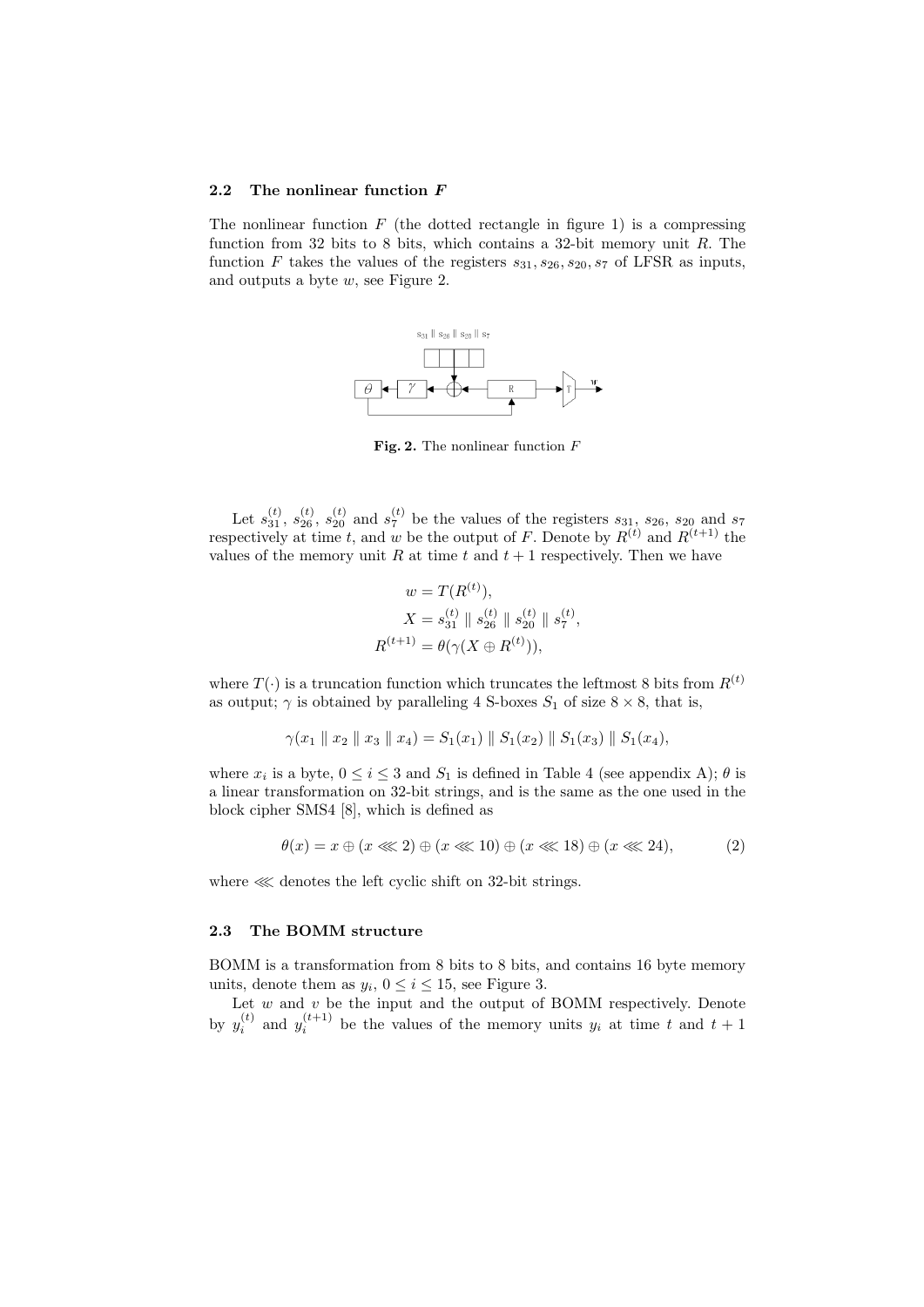

**Fig. 3.** The structure of BOMM

respectively, where  $i = 0, 1, \dots, 15$ . Then BOMM works as follows:

$$
h = w \gg 4,
$$
  
\n
$$
l = w \mod 16,
$$
  
\n
$$
v = y_h^{(t)} \oplus w,
$$
  
\n
$$
y_l^{(t+1)} = y_l^{(t)} \oplus S_2(w),
$$
  
\n
$$
y_h^{(t+1)} = \begin{cases} y_h^{(t)} \oplus S_2(y_l^{(t+1)}), & \text{if } h \neq l, \\ y_l^{(t+1)} \oplus S_2(y_l^{(t+1)}), & \text{if } h = l, \end{cases}
$$
  
\n
$$
y_i^{(t+1)} = y_i^{(t)}, \text{ for } i = 0, 1, \dots, 15 \text{ and } i \neq h, l,
$$

where  $\gg$  denotes the right shift operator, and  $S_2$  is an S-box of size  $8 \times 8$ , see Table 5 in appendix A.

#### **2.4 Initialization of Loiss**

The initialization process of Loiss can be divided into two stages:

In the first stage, it loads a 128-bit initial key and a 128-bit initial vector into the memory units of LFSR and BOMM as well, and then set the initial value of the 32-bit memory unit *R* of *F* to be zero, i.e.,  $R^{(0)} = 0$ .

Set

$$
IK = IK_0 \parallel IK_1 \parallel \cdots \parallel IK_{15},
$$
  

$$
IV = IV_0 \parallel IV_1 \parallel \cdots \parallel IV_{15},
$$

where both IK<sub>i</sub> and IV<sub>i</sub> are bytes,  $0 \le i \le 15$ .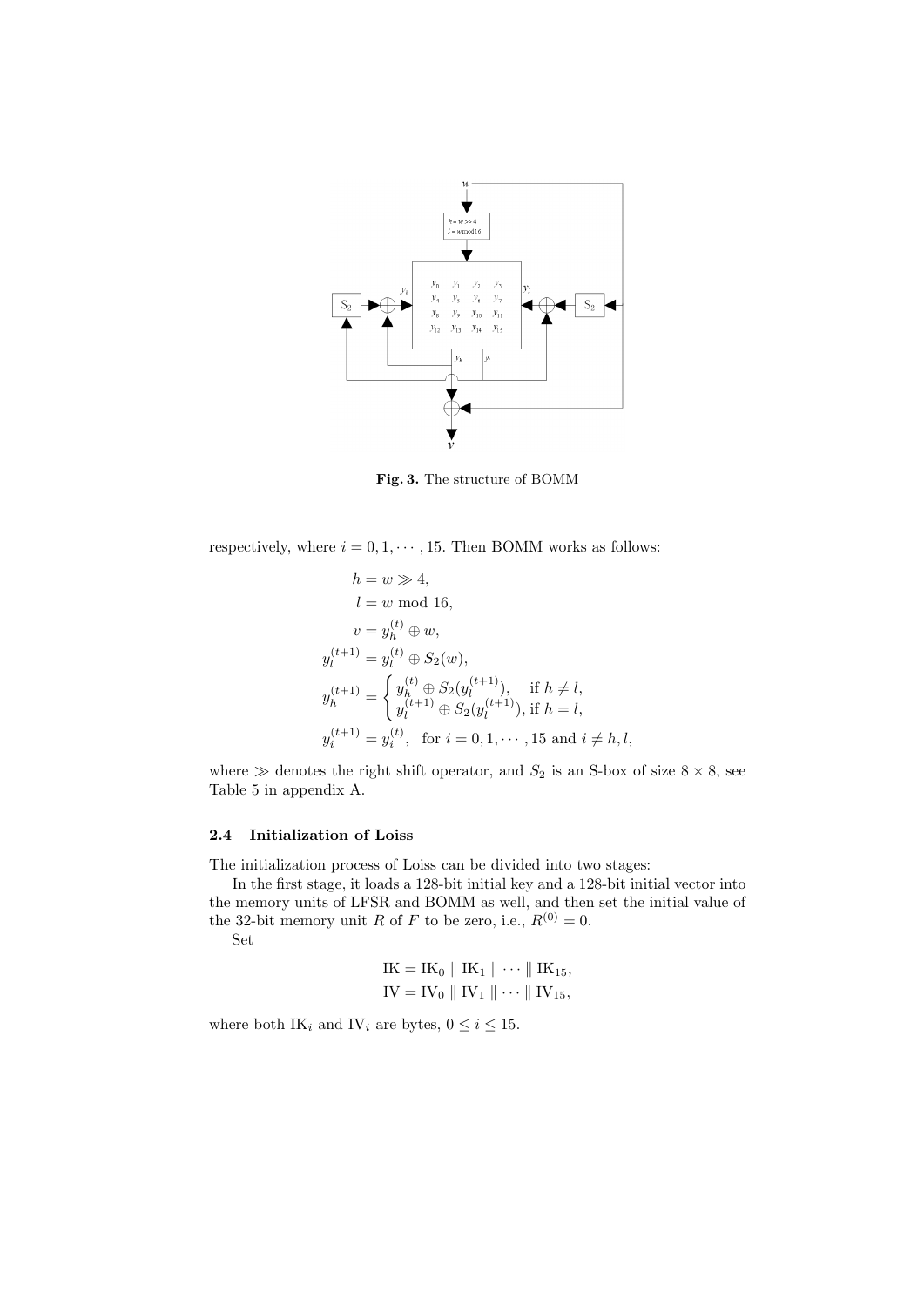Let the initial states of LFSR and BOMM be  $(s_0^{(0)}, s_1^{(0)}, \cdots, s_{31}^{(0)})$  and  $(y_0^{(0)}, y_1^{(0)}, \dots, y_{15}^{(0)})$  respectively. Then for  $0 \le i \le 15$ , we have

$$
s_i^{(0)} = \text{IK}_i,
$$
  
\n
$$
s_{i+16}^{(0)} = \text{IK}_i \oplus \text{IV}_i,
$$
  
\n
$$
y_i^{(0)} = \text{IV}_i.
$$

In the second stage, Loiss runs 64 times and the output of BOMM takes part in the feedback calculation of LFSR, see Figure 4.



**Fig. 4.** The initialization of Loiss

#### **2.5 Key stream generation**

After the initialization, Loiss starts to produce key stream. Loiss produces one byte of key stream when it runs one time. Let  $z_t$  be the output of Loiss at time *t*. Then

$$
z^{(t)} = s_0^{(t)} \oplus v^{(t)}, \tag{3}
$$

where  $s_0^{(t)}$  and  $v^{(t)}$  are the value of the register  $s_0$  of LFSR and the output of BOMM respectively at time *t*.

### **3 Some basic properties of the components in Loiss**

### **3.1 Properties of LFSR**

The LFSR of the Loiss algorithm is defined over the finite field  $F_{2^8}$ , and its characteristic polynomial  $f(x)$  (see equation (1) for definition) is a primitive polynomial over  $F_{2}$ <sup>s</sup> of degree 32. Thus non-zero sequences over  $F_{2}$ <sup>s</sup> generated by  $f(x)$  are *m*-sequences, and their periods are  $2^{256} - 1$ .

Let  $\underline{a} = (a_0, a_1, \dots, a_t, \dots)$  be a non-zero sequence over  $F_{2^8}$  generated by *f*(*x*). Note that  $a_t \in F_{2^8}$  can be expressed as follows:

$$
a_t = a_{t,7}\alpha^7 + a_{t,6}\alpha^6 + \dots + s_{t,1}\alpha + a_{t,0}
$$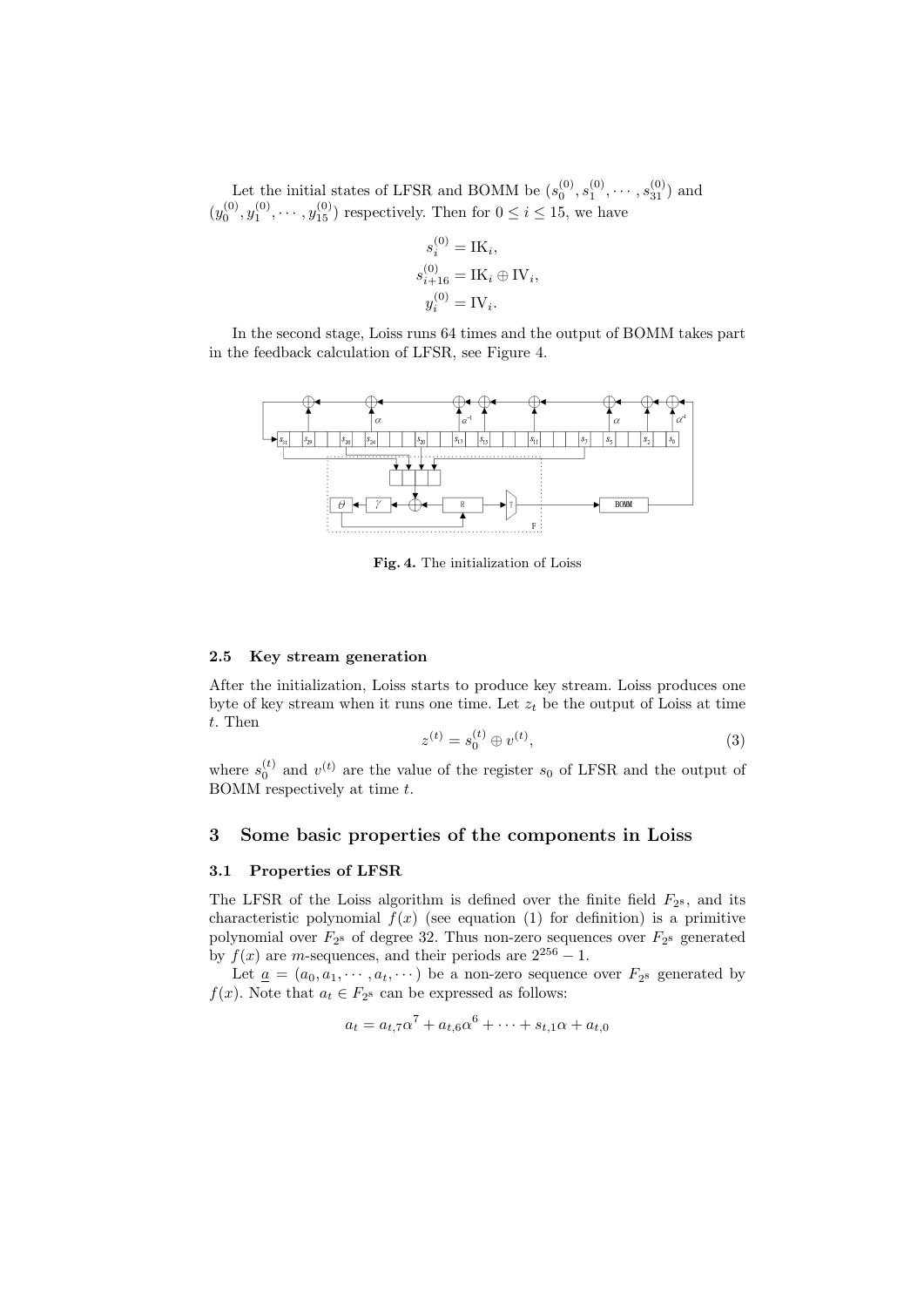for  $t \geq 0$ , where  $1, \alpha, \dots, \alpha^7$  is a basis of the finite field  $F_{2^8}$ . We call the sequence  $a_i = (a_{0,i}, a_{1,i}, \dots, a_{t,i}, \dots)$  ( $0 \leq i \leq 7$ ) derived from <u>*a*</u> as the *i*-th coordinate *sequence*. Then it is known [9] that each coordinate sequence of sequences generated by  $f(x)$  is an *m*-sequence over the binary field  $F_2$ , and its characteristic polynomial is a primitive polynomial over *F*<sup>2</sup> of degree 256. And it is easy to verify that the characteristic polynomial of each coordinate sequence of non-zero sequences generated by  $f(x)$  has a weight (the number of non-zero coefficients) of 131.

In addition, when choosing the polynomial  $f(x)$ , for a better resistance against linear distinguishing attack and fast correlation attack [10, 11], we avoid as much as possible that  $f(x)$  has a multiple with low degree and low weight whose all non-zero coefficients are one.

### **3.2 Properties of** *F*

The nonlinear function *F* contains a 32-bit memory unit *R* and uses S-boxes as building blocks. *F* itself has good resistance against linear distinguishing attack and fast correlation attack. Simple computation reveals that the following properties about *F* hold.

**Property 1.** *The algebraic degree, nonlinearity, differential uniformity and algebraic immunity of the S-box S*<sup>1</sup> *are 7, 112, 4 and 2 respectively.*

**Property 2.** When we view  $\theta$  as a transformation over the vector space  $(F_{2^8})^4$ , *its linear branch number is equal to 5.*

The bias of a linear approximation true with probability *p* is defined as  $\varepsilon = p - 1/2$ . Then the following two properties are also easy to prove.

**Property 3.** *The bias of arbitrary linear approximations of 2-round F is zero.*

**Property 4.** *The number of active S-boxes of arbitrary linear approximations of 3-round F is at least 5.*

### **3.3 Properties of BOMM**

### The S-box  $S_2$ .

**Property 5.** *The algebraic degree, nonlinearity, differential uniformity and algebraic immunity of the S-box S*<sup>2</sup> *are 5, 112, 16 and 2 respectively.*

**Definition 1.** Let  $p(x)$  be a mapping over the finite field  $F_{2^n}$  with  $2^n$  elements, *where n is a positive integer. Then*  $p(x)$  *is called an orthomorphic permutation if both*  $p(x)$  *and*  $p(x) \oplus x$  *are permutations over*  $F_{2^n}$ *.* 

**Property 6.** *The S-box*  $S_2$  *is an orthomorphic permutation over*  $F_{2^8}$ *.*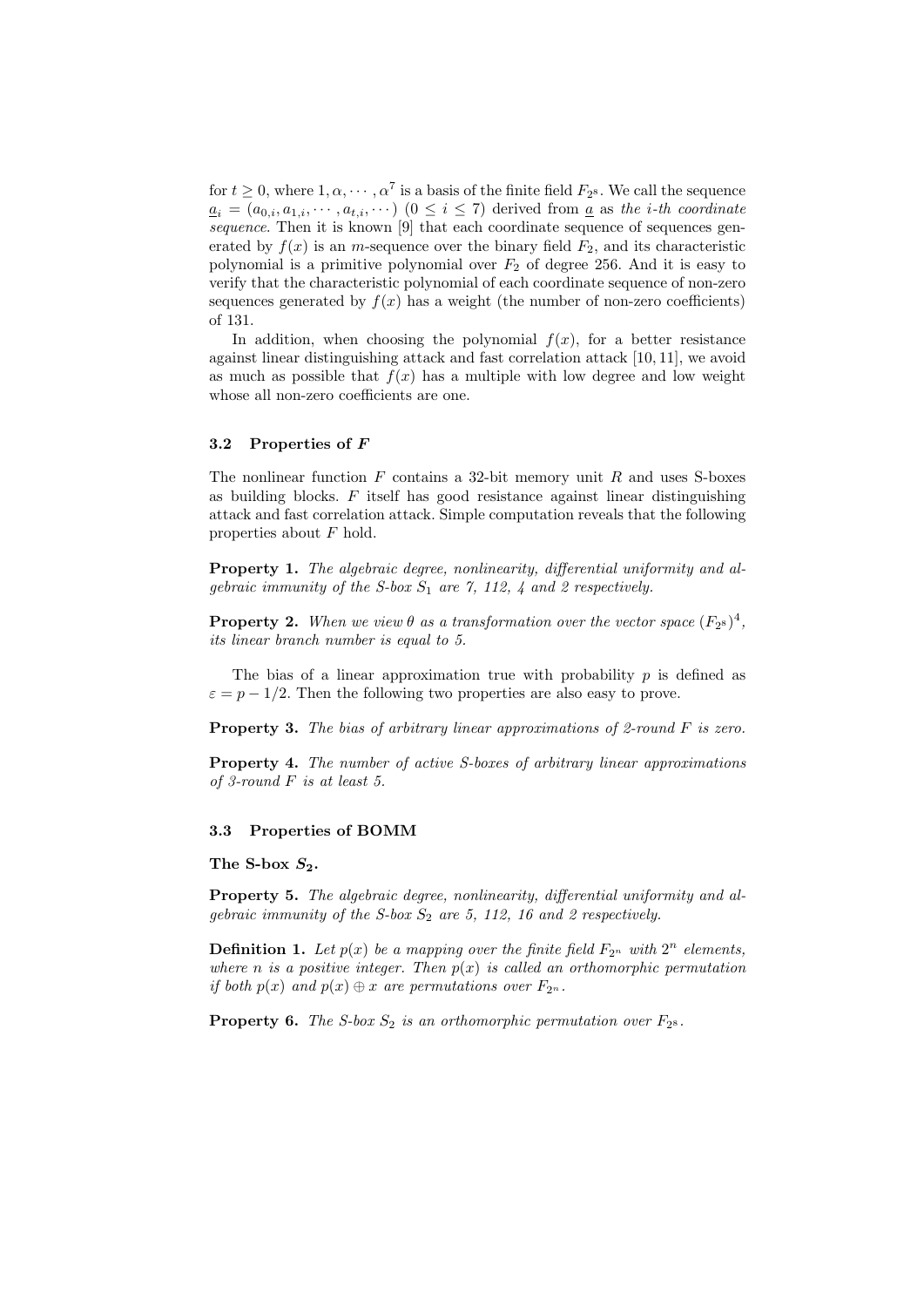**The balance of BOMM.** Let two random variables *X* and *Y* be independent and uniformly distributed, then for simplicity of description, *X* and *Y* are called IUD random variables.

**Definition 2.** Suppose that the variables  $y_0^{(t)}$ ,  $y_1^{(t)}$ ,  $\cdots$ ,  $y_{15}^{(t)}$  and the input  $w$  of *BOMM are pairwise IUD random variables over F*<sup>2</sup> <sup>8</sup> *at time t. Denote by v the output of BOMM at time t. Then BOMM is called to be* balanced *if for arbitrary element*  $a \in F_{2^8}$  *and*  $0 \le i \le 15$ *, we have* 

$$
\Pr(v = a) = \Pr(y_i^{(t+1)} = a) = \frac{1}{256}.
$$

**Property 7.** *BOMM is balanced if and only if the S-box S*<sup>2</sup> *is an orthomorphic permutation over*  $F_{2^8}$ .

*Proof.* We first prove the sufficiency. Let  $h = w \gg 4$  and  $l = w \mod 16$ . Then both *h* and *l* are IUD variables over the set  $Z_{2^4} = \{0, 1, 2, \dots, 15\}$ . Since  $v =$  $y_h^{(t)} \oplus w$ , and  $y_h^{(t)}$  $y_h^{(t)} \oplus w$ , and  $y_h^{(t)}$  and *w* are IUD variables, it is easy to see that Pr  $(v = a) = \frac{1}{256}$  for arbitrary given  $a \in F_{28}$ . Now we consider the updates of the memory units  $y_k$ . Note that only two units  $y_l$  and  $y_h$  are updated at time  $t$ , thus we only need to prove that

$$
\Pr\left(y_l^{(t+1)} = a\right) = \Pr\left(y_h^{(t+1)} = a\right) = \frac{1}{256}
$$

for arbitrary given  $a \in F_{2^8}$ . Below we consider two cases.

1.  $h \neq l$ .

Since  $y_l^{(t+1)} = y_l^{(t)} \oplus S_2(w)$ , note that  $y_l^{(t)}$  $l_l^{(t)}$  and *w* are independent and  $S_2$  is a permutation, thus we have

$$
\Pr\left(y_l^{(t+1)} = a \mid h \neq l\right) = \Pr\left(y_l^{(t)} \oplus S_2(w) = a\right)
$$

$$
= \sum_{b \in F_{2^8}} \Pr\left(y_l^{(t)} = b\right) \Pr\left(S_2(w) = a \oplus b\right)
$$

$$
= 256 \cdot \frac{1}{256} \cdot \frac{1}{256} = \frac{1}{256}.
$$

Similarly, since  $y_h^{(t+1)} = y_h^{(t)} \oplus S_2(y_l^{(t+1)})$  $y_l^{(t+1)}$ , note that  $y_h^{(t)}$  $y_l^{(t)}$  and  $y_l^{(t+1)}$  $l_l^{(l+1)}$  are also independent, we can obtain  $Pr(y_h^{(t+1)} = a) = \frac{1}{256}$  in the same way.  $2. h = l.$ 

Only one unit  $y_h = y_l$  is updated in this case. Note that

$$
y_h^{(t+1)} = y_h^{(t)} \oplus S_2(w) \oplus S_2(y_h^{(t)} \oplus S_2(w))
$$

and  $S_2$  is an orthomorphic permutation, thus we have

$$
\Pr\left(y_h^{(t+1)} = a \mid h = l\right) = \Pr\left(y_h^{(t)} \oplus S_2(w) \oplus S_2(y_h^{(t)} \oplus S_2(w)) = a\right)
$$
  
= 
$$
\sum_{b \in F_{2^8}} \Pr\left(y_h^{(t)} \oplus S_2(w) = b\right) \Pr\left(S_2(b) \oplus b = a\right)
$$
  
= 256 \cdot 
$$
\frac{1}{256} \cdot \frac{1}{256} = \frac{1}{256}.
$$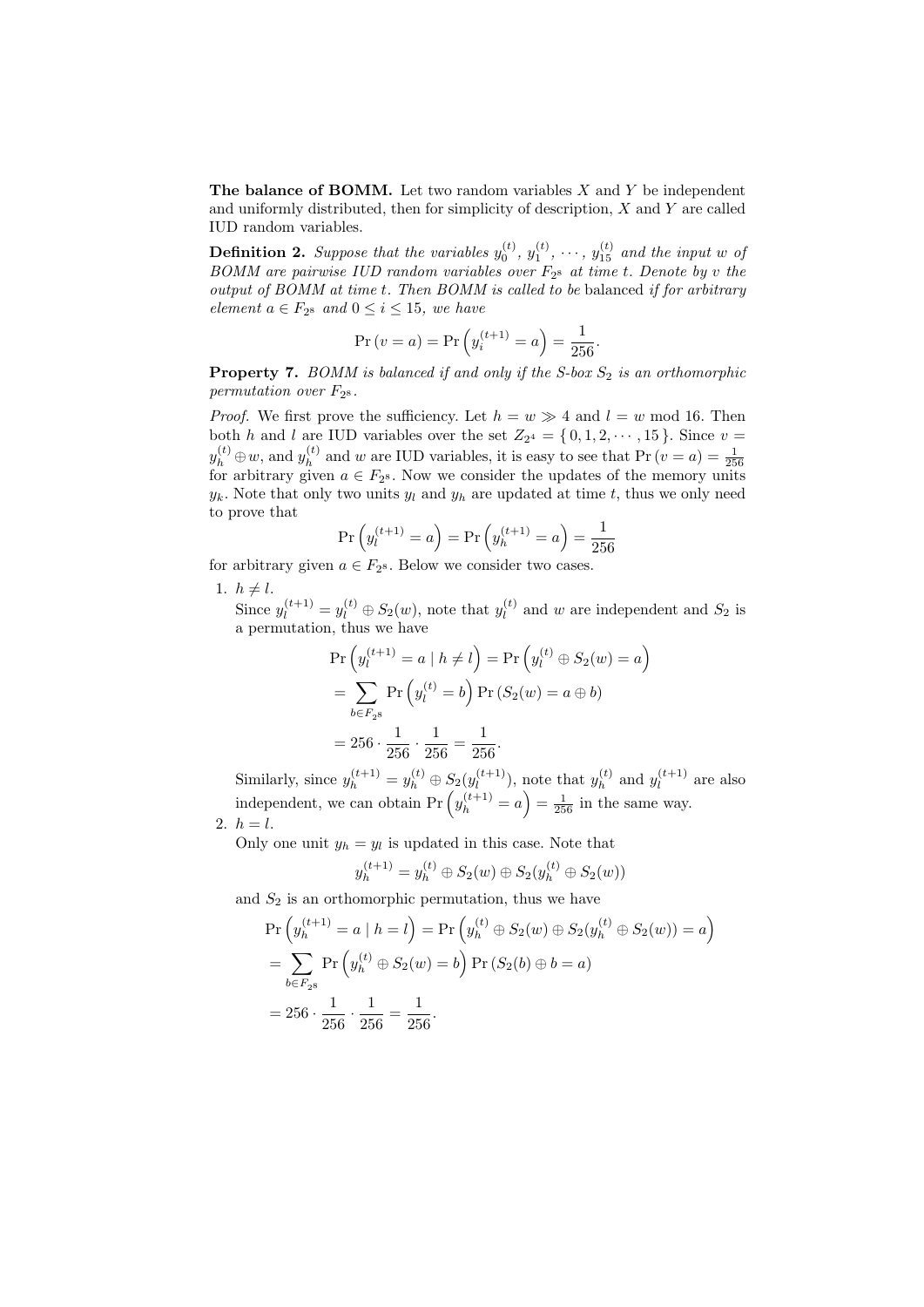Second we prove the necessity. At above we have proven that

$$
\Pr\left(y_h^{(t+1)} = a \mid h \neq l\right) = \frac{1}{256}.
$$

By the balance property of BOMM, we have  $Pr\left(y_h^{(t+1)} = a \mid h = l\right) = \frac{1}{256}$ . Since

$$
\Pr\left(y_h^{(t+1)} = a \mid h = l\right) = \Pr\left(y_h^{(t)} \oplus S_2(w) \oplus S_2(y_h^{(t)} \oplus S_2(w)) = a\right)
$$
  
= 
$$
\sum_{b \in F_{2^8}} \Pr\left(y_h^{(t)} \oplus S_2(w) = b\right) \Pr\left(S_2(b) \oplus b = a\right)
$$
  
= 
$$
\frac{1}{256} \sum_{b \in F_{2^8}} \Pr\left(S_2(b) \oplus b = a\right),
$$

thus we have  $\sum_{b \in F_{2^8}} \Pr(S_2(b) \oplus b = a) = 1$  for any  $a \in F_{2^8}$ . It follows that the equation  $S_2(x) \oplus x = a$  has exactly one solution for any  $a \in F_{2^8}$ , that is,  $S_2(x) \oplus x$ is a permutation. So  $S_2$  is an orthomorphic permutation.

### **4 Security analysis**

### **4.1 Guess and determine attack**

The guess and determine attack is a known plaintext attack for state recovery [12, 13]. Its main idea is that: an attacker first guesses the value of a portion of inner states of the target algorithm, then it takes a little cost to deduce all the rest of the inner states making use of the guessed portion of the inner states and a few known key stream bits.

As for Loiss, below we construct a guess and determine attack.

**Definition 3.** Let  $w^{(t+i)}$  be the outputs of the nonlinear function F at the seven *successive times starting from time t,*  $0 \leq i \leq 6$ . Then when the following con*ditions are met, we call it an event* **A***:*

*1.*  $h^{(t)} = l^{(t)}$ , where  $h^{(t)} = w^{(t)} \gg 4$  and  $l^{(t)} = w^{(t)} \mod 16$ ; 2.  $w^{(t)} = w^{(t+1)} = \cdots = w^{(t+6)}$ .

When the event **A** occurs at time *t*, the attacker guesses the values of  $h^{(t)}$ ,  $s_0^{(t)}$ ,  $s_{12}^{(t)}$ ,  $s_{14}^{(t)}$ ,  $s_{15}^{(t)}$ ,  $s_{25}^{(t)}$  and the values of the rightmost three bytes of each  $R^{(t+i)}$ ,  $0 \leq i \leq 5$ , then recovers the values of all the rest inner states of LFSR and *F*. After all inner states of LFSR and *F* are recovered, the attacker runs Loiss for about another  $128 (= 2<sup>7</sup>)$  times and then can recover the values of all memory units of BOMM. Since the probability that the event **A** occurs is 2*−*<sup>52</sup> and the attacker has to guess 188-bit inner states in the guessing stage, so the time complexity of the above attack method is  $O(2^{247})$  and its data complexity is  $O(2^{52})$ .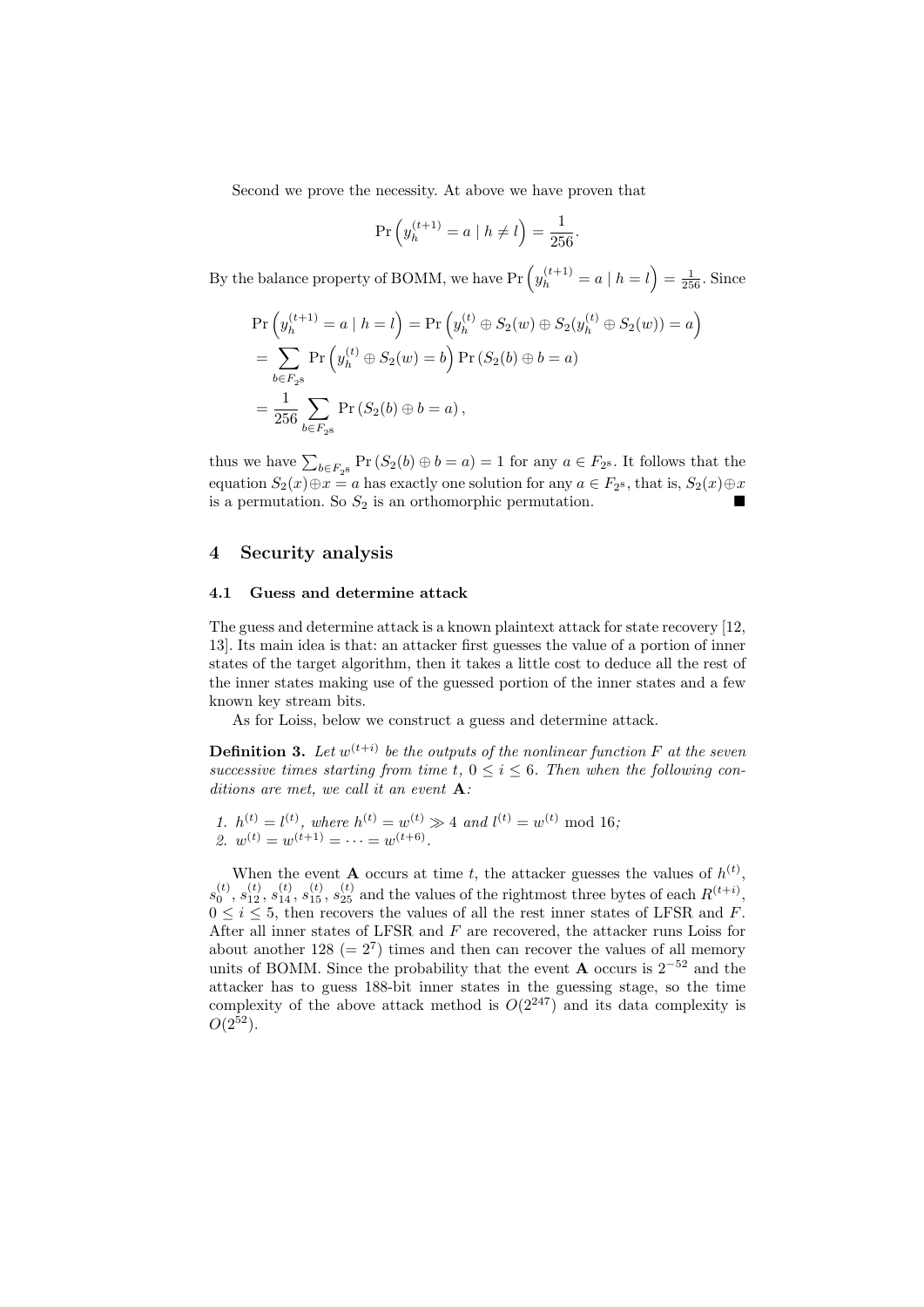#### **4.2 Linear distinguishing attack**

The linear distinguishing attack is a common attack on stream ciphers [14, 15]. Its basic idea is that: an attacker first constructs a linear distinguisher by means of linear approximations of the nonlinear part of an algorithm, and the linear distinguisher only depends on the key stream. When the bias of constructed linear distinguisher is significant, the attacker can distinguish key streams generated by the algorithm from a true random bit stream by means of the above distinguisher.

Now we consider the linear distinguishing attack on Loiss. The nonlinear part of Loiss includes *F* and BOMM. First we consider linear approximations of *F*. Assume that the inputs of *F* and the value of the memory unit *R* are IDU random variables within a short successive time interval. Since the linear branch number of the transformation  $\theta$  is 5, thus the bias of arbitrary linear approximations of 2-round *F* is zero. Below we construct a linear approximation of 3-round *F*:

$$
a \cdot (w^{(t)} \oplus s_{31}^{(t)}) \oplus c \cdot X^{(t+1)} \oplus b \cdot w^{(t+2)} = 0,
$$
\n(4)

where *a* and *b* are 8-bit strings, *c* is a 32-bit string, and " $\cdot$ " denotes the inner product of bit strings. The rationale of the linear approximation (4) is demonstrated in Figure 5.



**Fig. 5.** Linear approximations of 3-round *F*

Going through all possible values of a, b and c, we can obtain that the maximum bias of the linear approximation (4) is 2*−*16*.*<sup>4</sup> .

Second we consider linear approximations of BOMM. Below we only consider the inputs  $w^{(t)}$ ,  $w^{(t+2)}$  and the outputs  $v^{(t)}$ ,  $v^{(t+2)}$  of BOMM at times *t* and  $t+2$ . **Definition 4.** For the inputs  $w^{(t)}$ ,  $w^{(t+2)}$  of BOMM at times t and  $t + 2$ , if *the equalities*  $h^{(t)} = l^{(t)} = h^{(t+2)} = h$  *hold, where*  $h^{(t)} = w^{(t)} \gg 4$ ,  $l^{(t)} =$  $w^{(t)}$  mod 16*,*  $h^{(t+2)} = w^{(t+2)} \gg 4$ , and the memory unit  $y_h$  is not updated at *time*  $t + 1$ *, then we call it an event* **B***.* 

By definition, the probability that the event **B** occurs is Pr  $(B) = 2^{-8} \left(\frac{15}{16}\right)^2$ . When the event **B** occurs, we have

$$
v^{(t)} \oplus v^{(t+2)} \oplus w^{(t)} \oplus w^{(t+2)} = S_2(w^{(t)}) \oplus S_2(v^{(t)} \oplus w^{(t)} \oplus S_2(w^{(t)})).
$$
 (5)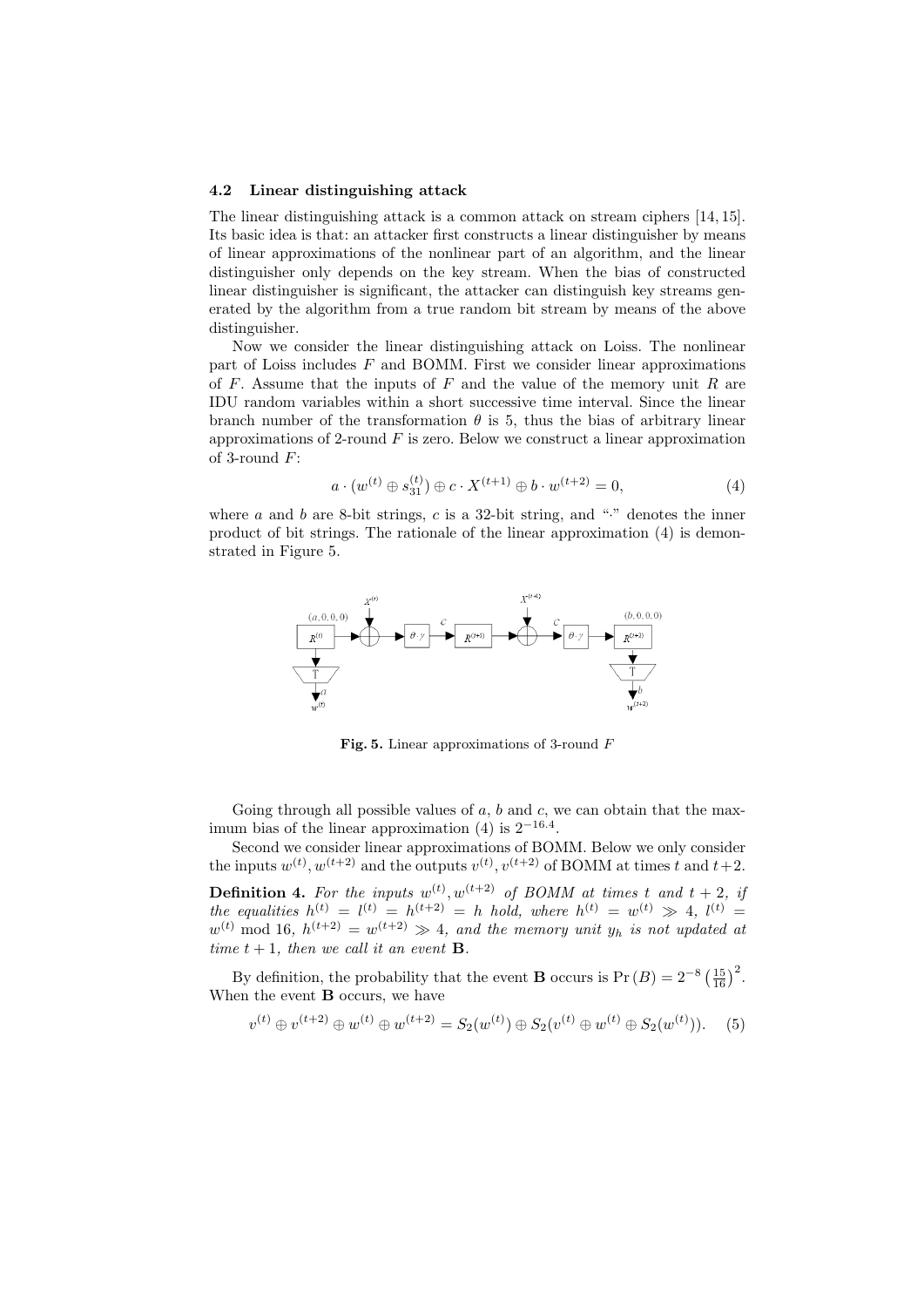And we can construct the following linear approximation of equation (5):

$$
a \cdot w^{(t)} \oplus b \cdot w^{(t+2)} = d \cdot v^{(t)} \oplus e \cdot v^{(t+2)}, \tag{6}
$$

where *a, b, d* and *e* are 8-bit strings.

Going through all possible values of *a*, *b*, *d* and *e*, we have that the maximum bias of the linear approximation (6) is 2*−*15*.*<sup>2</sup> .

Combining the linear approximations (4) and (6), and going through all possible values of *a*, *b*, *c*, *d* and *e*, by the Piling-up Lemma [16] we obtain that the maximum bias of linear approximations of the nonlinear part of Loiss is 2*−*30*.*<sup>6</sup> , at the same time the bias of linear approximations of both *F* and BOMM reach the maximum possible value, that is, 2*−*16*.*<sup>4</sup> and 2*−*15*.*<sup>2</sup> respectively.

Suppose that an attacker has got a trinomial multiple of the characteristic polynomial  $f(x)$  of LFSR with low degree whose all non-zero coefficients are one. Then by means of the above linear approximations, the attacker can construct a only key stream linear distinguisher with the maximum bias, whose bias is about  $2^{3-1}(2^{-30.6})^3 = 2^{-89.8}$ . By means of this linear distinguisher the attacker needs about 2<sup>180</sup>-bit key stream to distinguish key streams generated by Loiss from a true random bit stream [16]. In fact, it is yet an open problem whether the attacker can obtain such a trinomial multiple with low degree whose all non-zero coefficients are one, which might not exist. Thus the above data complexity is in an optimistic case. This shows that Loiss has a good resistance against linear distinguishing attacks.

### **4.3 Algebraic attacks**

The algebraic attack is a powerful attack to cryptosystems [17–19]. Its main idea is that: a cryptographic system can be viewed as an algebraic equation system, and then the problem about breaking the cryptographic system can be converted into the problem of solving the corresponding algebraic equation system.

As for Loiss, we will consider how to establish such an algebraic equation system and give a simple estimation on the time complexity of solving it.

First we consider  $F$  whose nonlinear part is only the S-box  $S_1$ . When  $F$ runs one time, the S-box  $S_1$  will be called for four times. Since the algebraic immunity of  $S_1$  is 2, and at most 39 linearly independent quadratic equations on the inputs and outputs of  $S_1$  can be established, thus at most  $39 \times 4 = 156$ linearly independent quadratic equations can be established when *F* runs for one time.

Second we consider BOMM. Here we introduce choosing functions  $h_i(w)$  and  $l_i(w)$ , where  $h_i(w)$  and  $l_i(w)$  are boolean functions from  $F_{2^8}$  to  $F_2$  and defined as follows:

$$
h_i(w) = \begin{cases} 1, \text{ if } w \gg 4 = i, \\ 0, \text{ otherwise,} \end{cases}
$$

$$
l_i(w) = \begin{cases} 1, \text{ if } w \text{ mod } 16 = i, \\ 0, \text{ otherwise,} \end{cases}
$$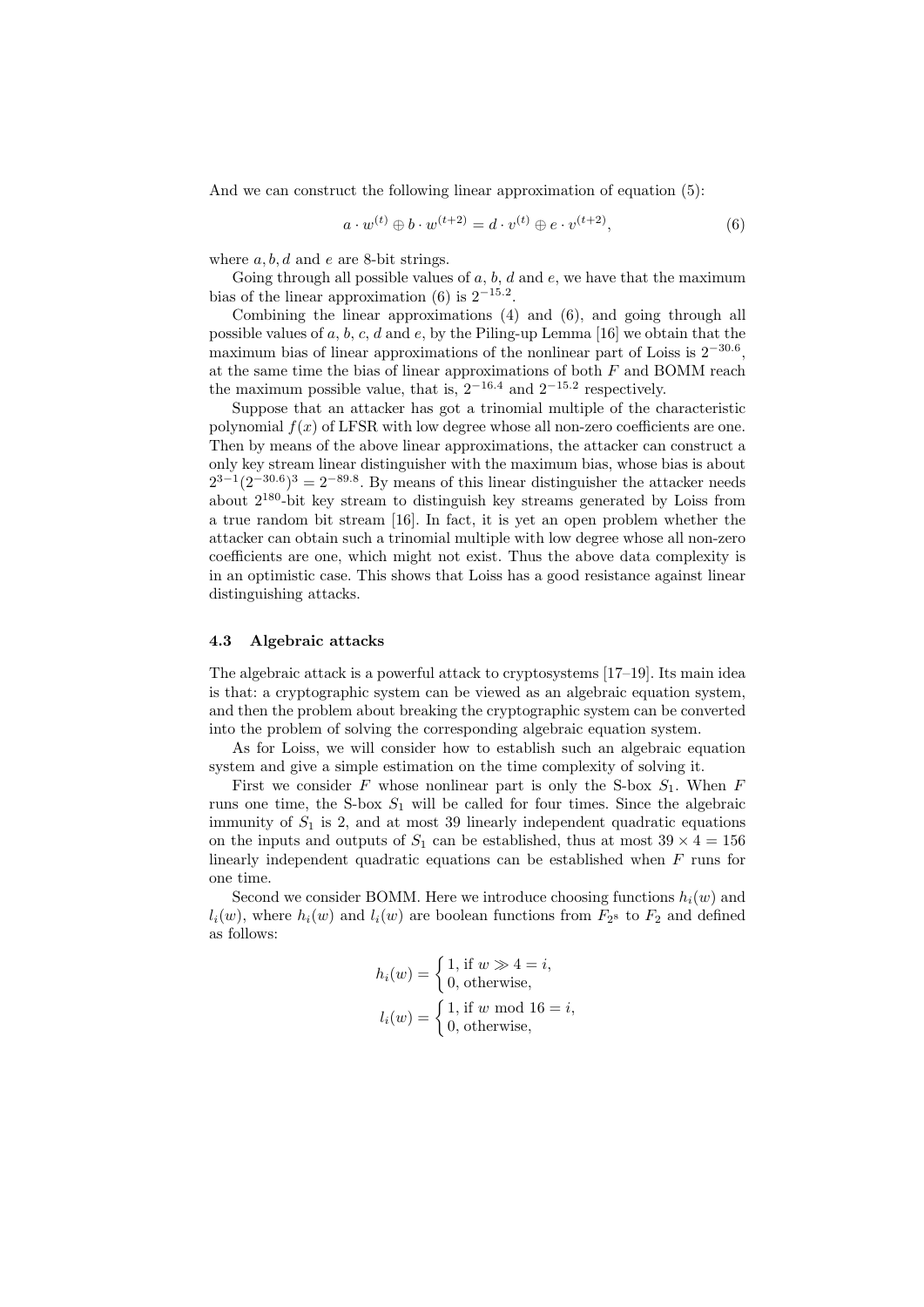where  $0 \leq i \leq 15$ , and the intermediate variables  $yl^{(t)}$ ,  $yh^{(t)}$ ,  $Sl^{(t)}$  and  $Sh^{(t)}$ satifying

$$
yl^{(t)} = y_0^{(t)} \cdot l_0(w^{(t)}) \oplus y_1^{(t)} \cdot l_1(w^{(t)}) \oplus \cdots \oplus y_{15}^{(t)} \cdot l_{15}(w^{(t)}), \tag{7}
$$

$$
yh^{(t)} = y_0^{(t)} \cdot h_0(w^{(t)}) \oplus y_1^{(t)} \cdot h_1(w^{(t)}) \oplus \cdots \oplus y_{15}^{(t)} \cdot h_{15}(w^{(t)}),
$$
 (8)

$$
SI^{(t)} = S_2(w^{(t)}),\tag{9}
$$

$$
Sh^{(t)} = S_2(yl^{(t)} \oplus Sl^{(t)}).
$$
\n(10)

Then we can establish the update function of BOMM as follows:

$$
y_i^{(t+1)} = y_i^{(t)} \oplus Sl^{(t)}l_i(w^{(t)}) \oplus Sh^{(t)}h_i(w^{(t)}), 0 \le i \le 15.
$$
 (11)

Note that the boolean functions  $h_i(w)$  and  $l_i(w)$  have an algebraic degree of 4, thus the algebraic degree of equations  $(7)$ ,  $(8)$  and  $(11)$  are 5. Therefore when BOMM updates for one time, we can obtain 144 equations of degree 5. In addition, Note that each time when BOMM is updated, the S-box  $S_2$  is invoked for two times, see equations  $(9)$  and  $(10)$ , since the algebraic immunity of  $S_2$  is 2, and at most 36 linearly independent quadratic equations can be established, thus we can obtain 72 linearly independent quadratic equations. Finally by the output equation  $v^{(t)} = yh^{(t)} \oplus w^{(t)}$  of BOMM, we can obtain 8 linear equations. Totally during one time update of BOMM we obtain 72 linearly independent quadratic equations and 144 equations of degree 5, and introduce  $152 (= 3 \times 8 + 16 \times 8)$ independent intermediate bit variables.

Assume that the inner states of Loiss at time *t* are IDU random variables. Since Loiss has 416 bits of inner states (LFSR:256+F:32+BOMM:128), an attacker needs at least  $52$  (=416/8) byte of key stream to possibly establish an over-defined algebraic equation system. Similarly to the above process, we can establish an entire algebraic equation system for Loiss with 52 key stream bytes, which contains 9800 variables (including introduced intermediate variables) and 18980 equations. The highest degree of the entire algebraic equation system is 5.

When applying the normal linearization to solve the above algebraic equation system, the number of linear equations is much less than that of variables because the linearization process introduces many more intermediate variables. Therefore the normal linearization method cannot be directly used to solve it. Here we use the XL method [20] to estimate the time complexity of solving the above algebraic equation system, and obtain that its time complexity is about 2<sup>2420</sup>*.*<sup>88</sup> , which is much higher than the time complexity of a brute force attack. Therefore Loiss has good resistance against algebraic attacks.

#### **4.4 Time-memory-and-data attack**

The time-memory-and-data attack is a basic method in computer science [21]. Its main idea is that: reduce the cost of space by sacrifice the cost in time, or vice versa. In analyzing stream ciphers, the data is also taken into consideration.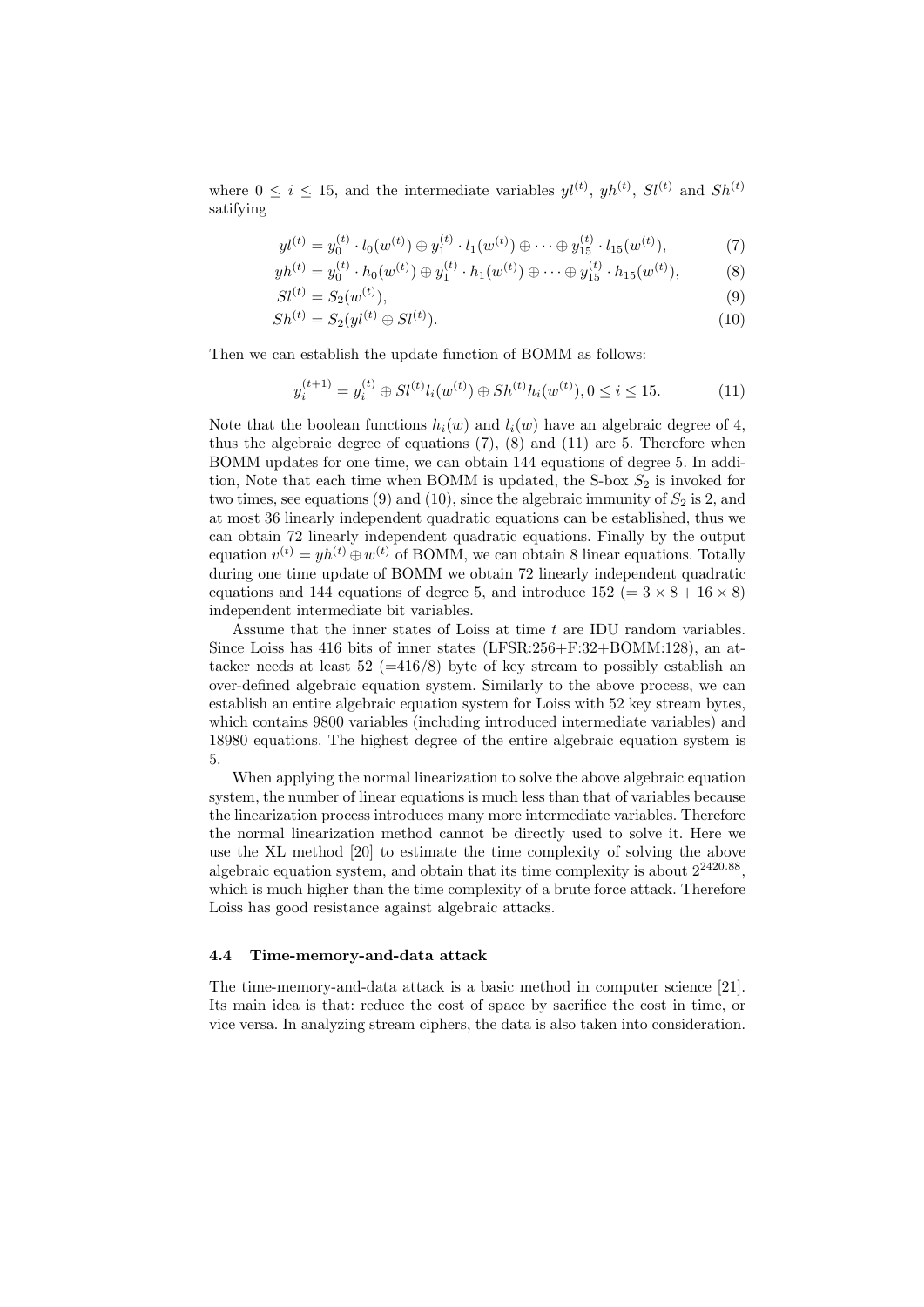More precisely, denote by *D*, *T* and *M* respectively the number of data (plaintext-ciphertext pairs) an attacker can get, the time complexity of the attack, and the size of memory required to perform an attack. Then *D*, *T* and *M* satisfy  $TM^2D^2 = N^2$  and  $N > T \ge D^2$ , where *N* denote the size of the space of unknowns that the attack targets to recover. Normally we assume the number of data got by an attacker reaches the upper bound, that is,  $T = D^2$ , then we have  $TM = N$ .

With respect to the time-memory-and-data attack, since Loiss contains a total of 416 bits of unknowns, thus  $\dot{N} = 2^{416}$ . It follows that  $TM = 2^{416}$ . This shows that at least one of *T* and *M* is no less than  $2^{208}$ . So Loiss have good resistance against the time-memory-and-data attack.

### **5 Evaluations on software and hardware implementations**

### **5.1 On software implementation**

Since Loiss's basic operators are byte-oriented, thus a software implementation can make it very fast, and the software implementation only needs small memory and small size of code, and hence the algorithm can be used in resource limited environments, e.g., in smart cards. Compared to the well-known byte-oriented block cipher AES [4], the encryption speed of Loiss is almost the same as that of 128-AES (whose keys has a length of 128) in the counter mode. Below we give a simple performance evaluation on software implementations on a 32-bit common PC according to the Intel 486 32-bit instruction set, and compare it with that of SNOW 3G, see Table 1.

|         |    |    |      | $\vert$ Algorithm Name $\vert$ LFSR $\vert$ F $\vert$ BOMM $\vert$ Initialization $\vert$ Generate single key $\vert$ |
|---------|----|----|------|-----------------------------------------------------------------------------------------------------------------------|
| Loiss   | 13 | 14 | 3223 | 48                                                                                                                    |
| SNOW 3G | 14 |    | 1508 | 46                                                                                                                    |

**Table 1.** Performance of software implementation of parts of Loiss (Unit: Cycles)

Note: From the above table it's seen that the speed of generating single key by Loiss is almost the same as that of SNOW 3G. But since SNOW 3G generates a 32-bit word one time, thus totally the speed of generating keystream by SNOW 3G is three times faster than the one by Loiss in common length.

### **5.2 On hardware implementation**

There are different approaches in hardware implementation. As an approach of hardware implementation of Loiss, we give a rough estimation on the size of electric circuits needed in implementing each part of Loiss, where the number of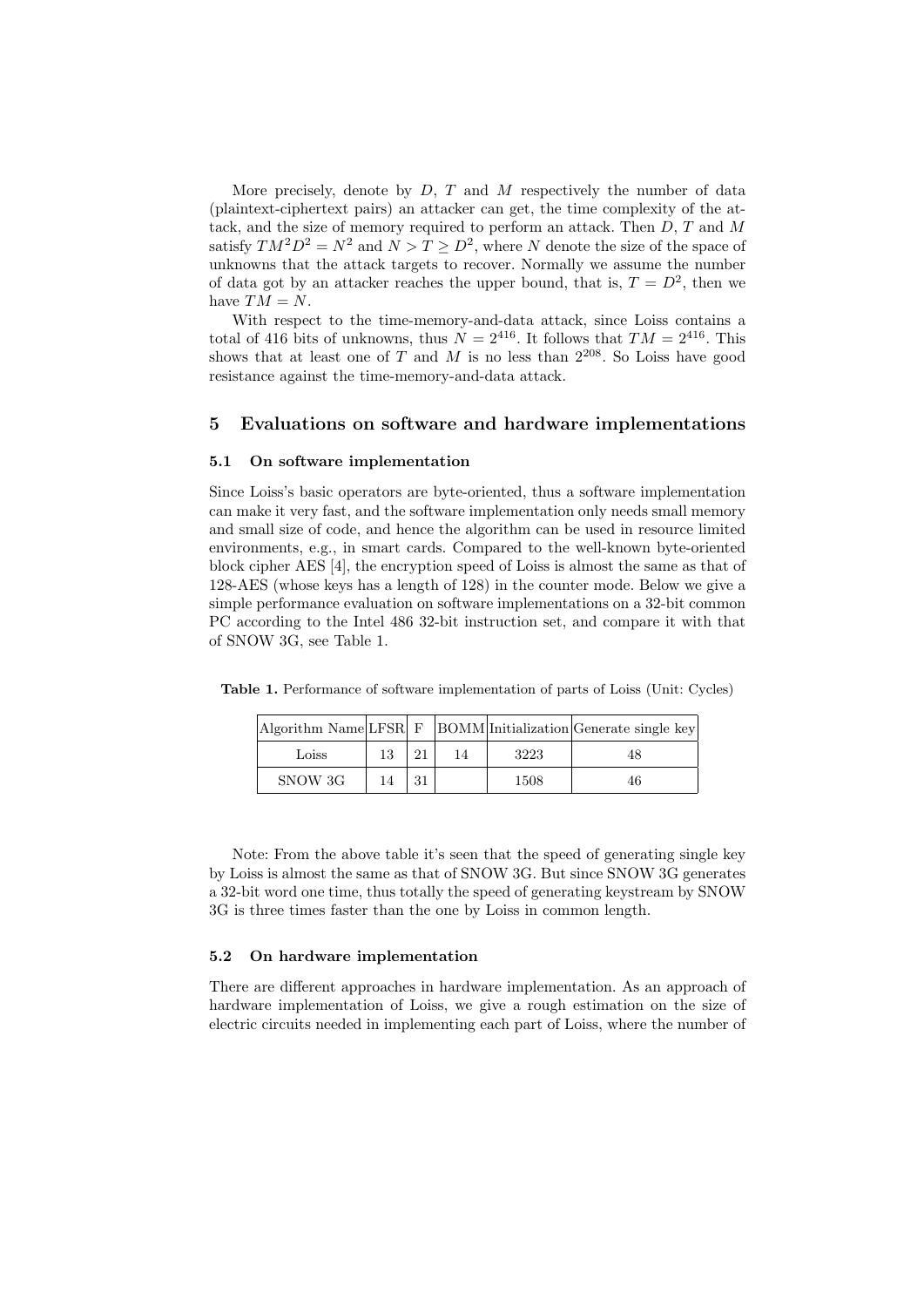gates can further be optimized, see Table 2. In addition, we also give a simple comparison of the sizes of electric circuits in hardware implementations of both Loiss and SNOW 3G, see Table 3.

| Units                                        |    | Num. of units Num. of Gates |
|----------------------------------------------|----|-----------------------------|
| 8-bit register                               | 48 | $80 \times 48 = 3850$       |
| 32-bit register                              | 1  | $320 \times 1 = 320$        |
| multiplication by $\alpha$ and $\alpha^{-1}$ | 4  | $10 \times 4 = 40$          |
| S-boxes                                      | 6  | $500 \times 6 = 3000$       |
| 8-bit XOR                                    | 12 | $22 \times 12 = 264$        |
| 32-bit XOR                                   | 5  | $86 \times 5 = 430$         |
| two-choose-one logic                         | 5  | $8 \times 5 = 40$           |
| total                                        |    | 7934                        |

**Table 2.** Size of electric circuits in hardware implementation of Loiss

**Table 3.** Comparison of sizes of electric circuits in hardware implementation of Loiss and SNOW 3G

|  |           | Loiss SNOW 3G |
|--|-----------|---------------|
|  | Size 7934 | 10908         |

## **6 Conclusions**

In this paper we present a byte-oriented stream cipher Loiss. The Loiss algorithm has good performance of software and hardware implementations, and is suitable for a variety of software and hardware implementation requirements. Loiss has good properties in resisting against many known attacks, including guess and determine attack, linear distinguishing attack, algebraic attack, time-memory-anddata attack, and fast correlation attack, and can offer the 128-bit-level security. In the design of Loiss, an orthomorphic permutation is used which is a necessity to ensure the balance of the BOMM component, which is expected to motivate the research on the cryptographic properties of orthomorphic permutations.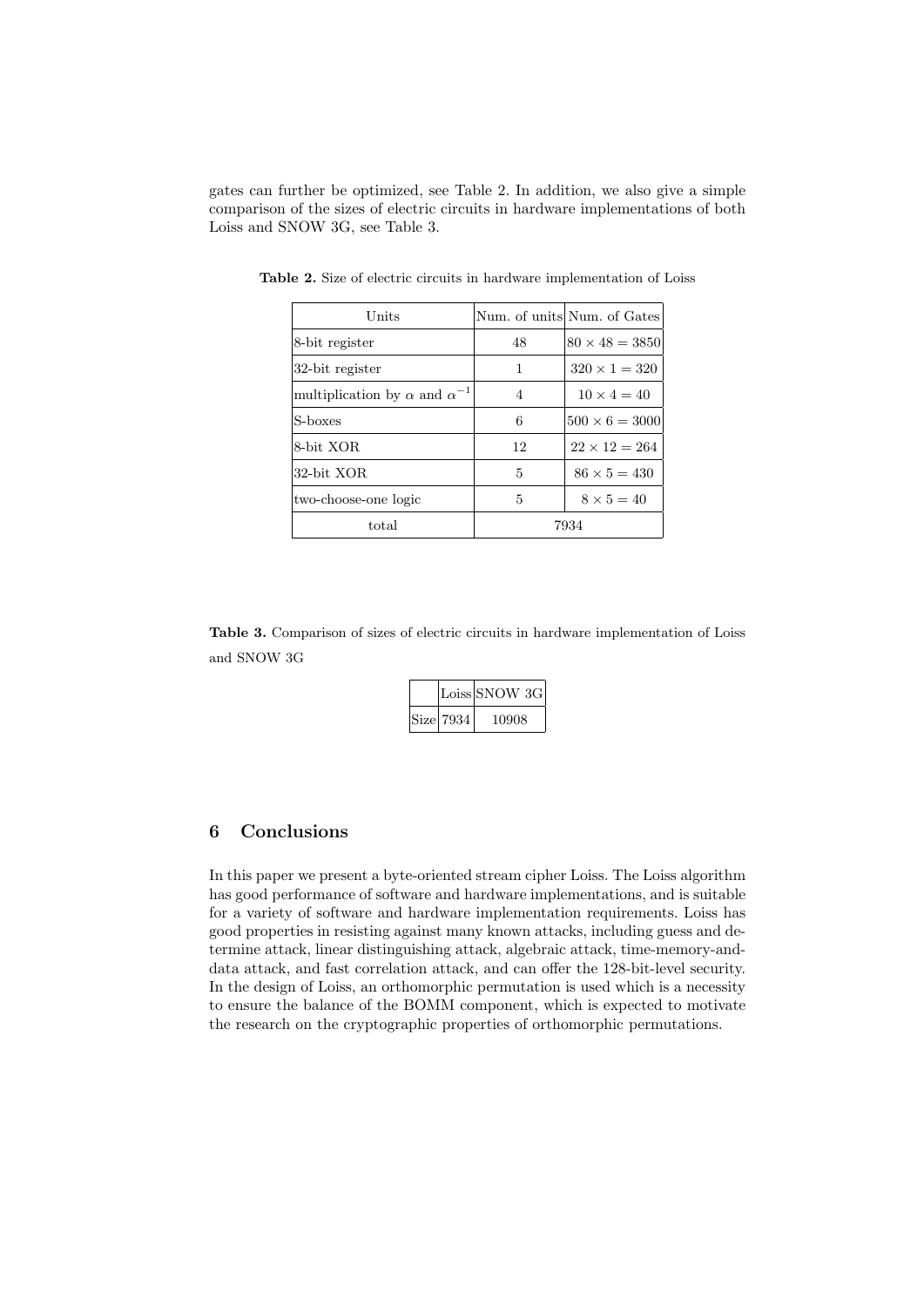### **Acknowledgement**

During the design of Loiss, a large number of graduate students from the State Key Laboratory of Information Security, Chinese Academy of Sciences, have made significant contributions. Those students are highly appreciated.

### **References**

- 1. ETSI/SAGE, SNOW 3G Specification, Specification of the 3GPP Confidentiality and Integrity Algorithms UEA2 & UIA2, Document 2, September 2006.
- 2. eSTREAM, ECRYPT Stream Cipher Project. http://www.ecrypt.eu.org /stream.
- 3. R.L. Rivest, The RC4 encryption algorithm, RSA Data Security, Inc., March 1992.
- 4. FIPS PUB 197, the official AES standard, http://csrc.nist.gov/publications  $/fips/fips197/fips-197.pdf.$
- 5. L. Mittenthal, Block substitutions using orthomorphic mappings, Advances in Applied Mathematics, 16(1), pp.59-71, 1995.
- 6. S.W Lv, X.B Fan, Z.S Wang, J.L Xu and J. Zhang, Completing mappings and their appliactions, University of Sciences and Technology of China Press, 2008.
- 7. S. Vaudenay, On the Lai-Massey scheme, ASIACRYPT'99, LNCS1716, pp.8-19, 1999.
- 8. Chinese State Bureau of Cryptography Administration, Cryptographic algorithms SMS4 used in wireless LAN products, http://www.oscca.gov.cn/Doc/6/News 1106.htm.
- 9. S.W. Golomb and G. Gong, Signal design for good correlation for wireless communication, cryptography and radar, Cambridge University Press, 2004.
- 10. K. Zeng and H. Huang, On the linear syndrome method in cryptanalysis, EU-ROCRYPT'88, pp.469-478, 1990.
- 11. T. Siegenthaler, Correlation-immunity of nonlinear combining functions for cryptographic applications, IEEE Transaction on Information Theory, IT-30, pp.776-780, 1984.
- 12. C. Canniere, Guess and Determine Attack on SNOW, NESSIE Public Document, NES/DOC/KUL/WP5/011/a, 2001.
- 13. P. Hawkes and G.G. Rose, Guess and Determine Attacks on SNOW, Qualcomm Australia, SAC 2002, LNCS 2595, pp.37-46, 2002.
- 14. D. Watanabe, A. Biryukov, C. Canniere, A distinguishing attack of SNOW 2.0 with linear masking method, In M.Matsui and R.Zuccherato eds. Selected Areas in Cryptography 2003, Lecture Notes in Computer Science 3006, pp.222-233, Springer-Verlag Berlin Heidelberg 2004.
- 15. D. Coppersmith, S. Halevi, C. Jutla, Cryptanalysis of stream ciphers with linear masking, In M.Yung ed. CRYPTO 2002, LNCS 2442, pp.515-532, Springer-Verlag Berlin Heidelberg 2002.
- 16. M. Matsui, Linear cryptanalysis of the fast data encipherment algorithm, In: Advances in Cryptology, EUROCRYPT'93 proceeding, pp.386-397, 1994.
- 17. N.T. Courtois and W. Meier, Algebraic Attacks on Stream Ciphers with Linear Feedback, In Advances in Cryptology-EUROCRYPT 2003, LNCS 2656, pp.346- 359, 2003.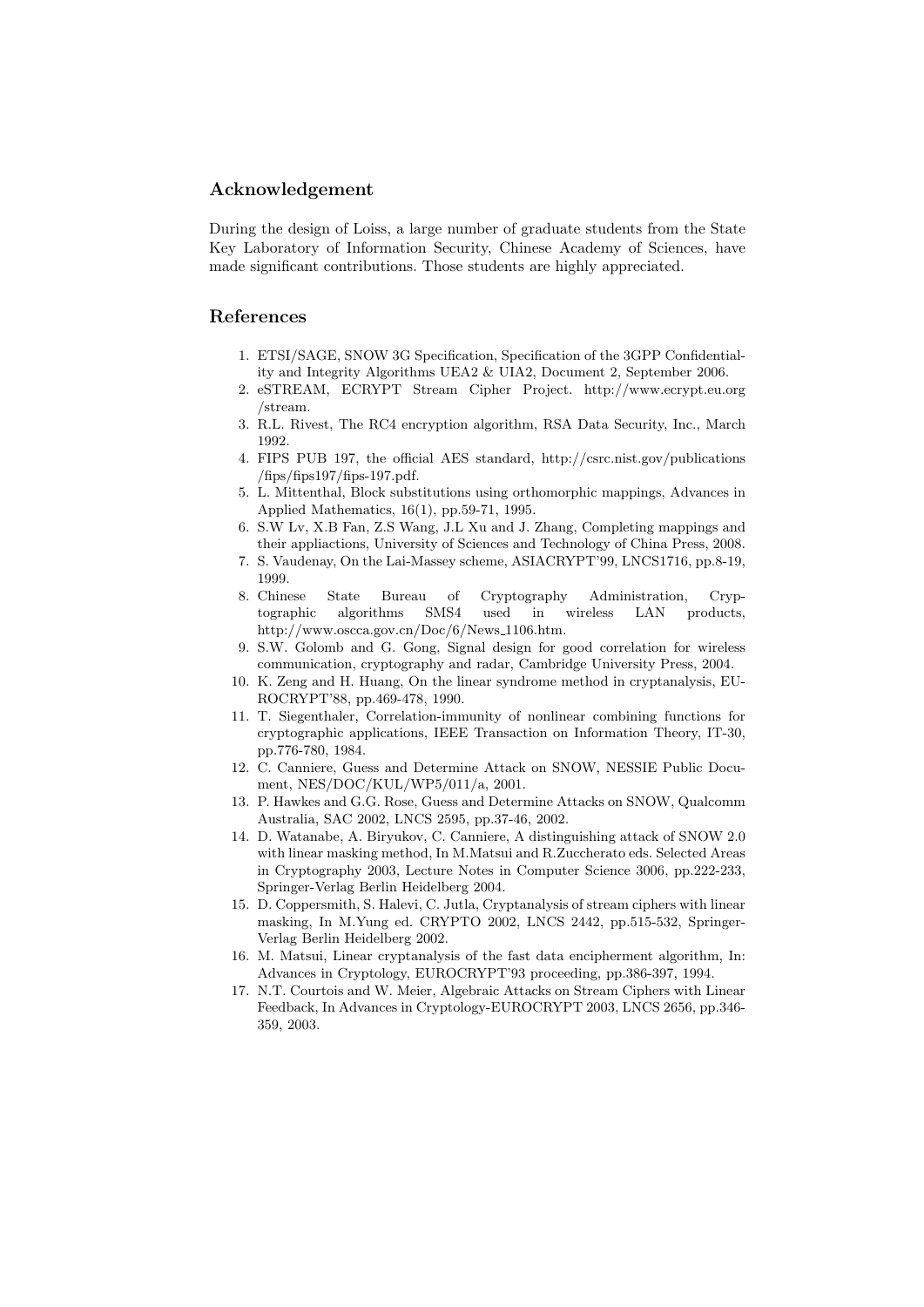- 18. S. Ronjom, T. Helleseth, Attacking the Filter Generator over GF(2*<sup>m</sup>*), in Workshop Record of SASC 2007: The State of the Art of Stream Ciphers, eSTREAM report 2007/011 (2007).
- 19. W. Meier, E. Pasalic, and C. Carlet, Algebraic attacks and decomposition of Boolean functions, In Advances in Cryptology-EUROCRYPT2004, LNCS 3027, pp.474 - 491, 2004.
- 20. C. Diem, The XL-Algorithm and a Conjecture from Commutative Algebra, In Pil Joong Lee, editor, Advances in Cryptology-ASIACRYPT2004, LNCS 3329, pp.323-337, 2004.
- 21. M.E. Hellman, A cryptanalytic time-memory tradeoff, IEEE Transactions on Information Theory, vol.26, pp.401-406, 1980.

# Appendix A: The S-boxes  $S_1$  and  $S_2$

For an S-box *S* of size  $8 \times 8$  which can be  $S_1$  or  $S_2$ , let  $x \in F_2$  and  $h = x \gg 4$ and  $l = x \mod 16$ . Then  $S(x)$  is the element at the intersection of the *h*-th row and the *l*-th column in Tables 4 or 5. For example,  $S_1(0x3A) = 0xBF$ .

**Note:** Data in Table 4 and 5 are expressed in the hexadecimal format.

|                | $\overline{0}$ | $\mathbf{1}$   | $\overline{2}$ | 3              | $\overline{4}$ | 5              | 6              | $\overline{7}$ | 8              | 9              | A              | B              | C              | D  | E,             | $\mathbf{F}$   |
|----------------|----------------|----------------|----------------|----------------|----------------|----------------|----------------|----------------|----------------|----------------|----------------|----------------|----------------|----|----------------|----------------|
| $\overline{0}$ | 55             | C <sub>2</sub> | 63             | 71             | 3B             | $_{\rm C8}$    | 47             | 86             | 9Ε             | ЗC             | DA             | 5B             | 29             | AΑ | FD             | 77             |
| $\mathbf{1}$   | 8 <sub>C</sub> | C <sub>5</sub> | 94             | 0 <sup>C</sup> | A6             | 1A             | 13             | 00             | E3             | A8             | 16             | 72             | 40             | F9 | F8             | 42             |
| $\overline{2}$ | 44             | 26             | 68             | 96             | 81             | D <sub>9</sub> | 45             | 3E             | 10             | 76             | C6             | A7             | 8B             | 39 | 43             | E1             |
| 3              | 3A             | B <sub>5</sub> | 56             | 2A             | $_{\rm CO}$    | 6 <sub>D</sub> | B <sub>3</sub> | 05             | 22             | 66             | BF             | DC             | 0B             | FA | 62             | 48             |
| $\overline{4}$ | DD             | 20             | 11             | 06             | 36             | C9             | C1             | CF             | F6             | 27             | 52             | $_{\rm BB}$    | 69             | F5 | D <sub>4</sub> | 87             |
| 5              | 7Ε             | 84             | 4C             | D <sub>2</sub> | 9 <sup>C</sup> | 57             | A <sub>4</sub> | BC             | 4F             | 9A             | DF             | FE             | D <sub>6</sub> | 8D | 7A             | EB             |
| 6              | 2B             | 53             | D8             | 5C             | A <sub>1</sub> | 14             | 17             | FB             | 23             | D <sub>5</sub> | 7D             | 30             | 67             | 73 | 08             | 09             |
| $\overline{7}$ | EΕ             | B7             | 70             | 3F             | 61             | B <sub>2</sub> | 19             | 8E             | 4E             | E <sub>5</sub> | 4B             | 93             | 8F             | 5D | DB             | A9             |
| 8              | AD             | F1             | AΕ             | 2E             | CB             | 0 <sub>D</sub> | FC             | FA             | 2D             | 46             | 6E             | 1D             | 97             | E8 | D <sub>1</sub> | E9             |
| 9              | 4D             | 37             | A <sub>5</sub> | 75             | 5E             | 83             | 9E             | AB             | 82             | 9D             | <b>B9</b>      | 1 <sub>C</sub> | E <sub>0</sub> | CD | 49             | 89             |
| А              | 01             | B6             | <b>BD</b>      | 58             | 24             | A <sub>2</sub> | 5F             | 38             | 78             | 99             | 15             | 90             | 50             | B8 | 95             | E <sub>4</sub> |
| в              | D <sub>0</sub> | 91             | C7             | CE             | ED             | 0F             | B <sub>4</sub> | 6F             | A <sub>0</sub> | $_{\rm CC}$    | F <sub>0</sub> | 02             | 4A             | 79 | C <sub>3</sub> | DE             |
| Ċ              | A3             | EF             | EA             | 51             | E6             | 6 <sub>B</sub> | 18             | ЕC             | 1B             | 2 <sub>C</sub> | 80             | F7             | 74             | E7 | FF             | 21             |
| D              | 5A             | 6A             | 54             | 1E             | 41             | 31             | 92             | 35             | C <sub>4</sub> | 33             | 07             | 0A             | BA             | 7E | 0E             | 34             |
| E              | 88             | B1             | 98             | 7C             | F3             | 3D             | 60             | 6C             | 7B             | CA             | D3             | 1F             | 32             | 65 | 04             | 28             |
| F              | 64             | BE             | 85             | 9B             | 2F             | 59             | 8A             | D7             | B <sub>0</sub> | 25             | AC             | AF             | 12             | 03 | E2             | F2             |

**Table 4.** The S-box *S*<sup>1</sup>